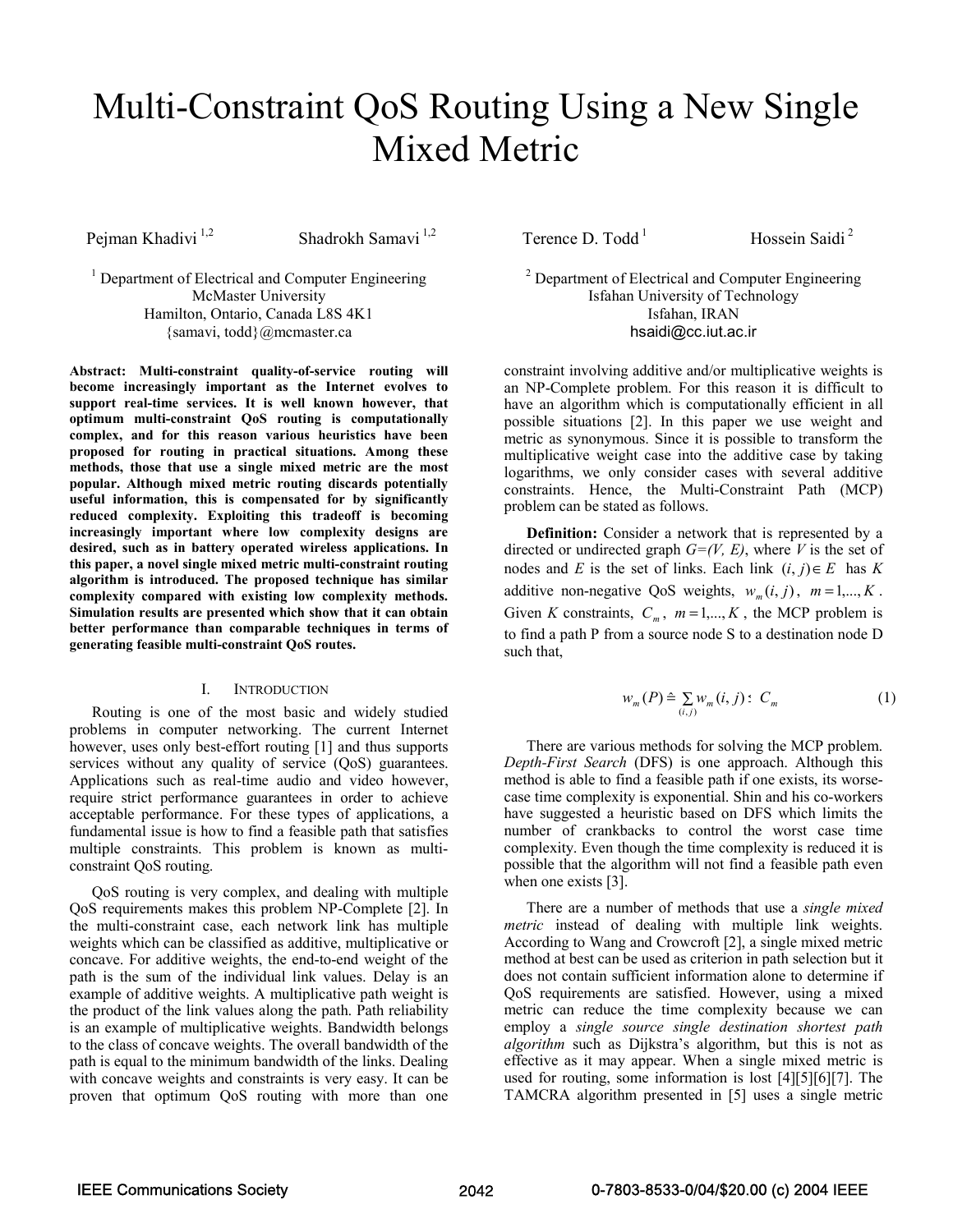and a *k-shortest path algorithm* in order to solve a MCP problem. The k-shortest path algorithms are able to find multiple shortest paths between a given source and a destination. This method reduces the performance shortcomings of using a mixed metric. Other routing algorithms also exist for solving the MCP problem, based on mixed metrics, manipulated weights or distributed algorithms and flooding [8][9][10][11][12][13][14][15].

In this paper, we propose a novel algorithm for the MCP problem using a single mixed metric. Simulation results show that our proposed method can have better performance than existing algorithms with a similar computational complexity. The remainder of the paper is organized as follows. In Section 2 a brief review is presented of MCP routing based on a single mixed metric. In Section 3 our new algorithm is proposed. Simulation results are presented in Section 4 and some concluding remarks are given in Section 5.

#### *II.* ROUTING BASED ON A SINGLE MIXED METRIC

In [4] the following mixed metric was introduced for the two-constraint problem,

$$
w(e) = d_1 w_1(e) + d_2 w_2(e)
$$
 (2)

where *e* is a link with two different metrics,  $w_i(e)$  and  $w_2(e)$ . Here,  $d_1$  and  $d_2$  are two constants and  $w(e)$  is the mixed metric associated with link *e*. This formulation is known as Jaffe's method. If a graph has weights given by *w*(*e*) , and a *shortest path algorithm* such as Dijkstra's Algorithm is used, then for a path  $p = (S, u, \ldots, v, D)$ , the path weight  $w(p)$  can be written as follows,

$$
w(p) = [d_1 w_1(S, u) + d_2 w_2(S, u)] + ... + [d_1 w_1(v, D) + d_2 w_2(v, D)] = d_1[w_1(S, u) + ... + w_1(v, D)]
$$
\n
$$
+ d_2[w_2(S, u) + ... w_2(v, D)],
$$
\n(3)



Figure 1. Use of a single mixed metric. (a) feasible solution is found (b) algorithm fails.

where  $w(p)$  is minimal. Equation (3) describes parallel lines such as,  $d_1w_1(p) + d_2w_2(p) = c$ . These parallel lines are illustrated in Fig. 1 and show how this method searches for a

feasible path. In this figure the horizontal axis is associated with the  $w_1$  metric and the vertical axis is associated with  $W_2$ . The objective is to find a path,  $p^*$ , such that  $w_1(p^*) \leq C_1$  and  $w_2(p^*) \leq C_2$ . Constraints  $C_1$  and  $C_2$  are shown in Fig. 1 as dashed lines. Each path *p* between source *S* and destination *D* has weights  $w_1(p)$  and  $w_2(p)$ . Therefore, associated with each path is an achievable point in the  $w_1(p) - w_2(p)$  plane. In Fig. 1 there are some examples of these paths shown as black points. Clearly all of the points inside the rectangular region are associated with feasible paths and the Jaffe method searches for a path with the minimum  $w(p)$ . Fig. 1(a) illustrates a situation where the Jaffe method finds a feasible path, i.e., the point shown closest to the origin. Since using mixed metrics discards some useful information, it is possible for the Jaffe method to fail. Fig. 1(b), shows a simple case where this happens, i.e., the right-most path found does not satisfy the constraints.

An approach for improving the chance of finding a feasible path is to modify the path weight in order to influence the search region. For example, if  $d_1$  and  $d_2$  are selected based on  $d_1 / d_2 = C_2 / C_1$  then before leaving the feasible path region, half of it will be searched [5]. It is also possible to define the following weight for a path,

$$
W_{\lambda}(p) = \sum_{j=1}^{K} (w_j / C_j)^{\lambda}
$$
 (4)

where *p* is a path that minimizes the mixed metric  $W_{\lambda}$  for a given  $\lambda \ge 1$ . Fig. 2 illustrates how the feasible path search region is affected by an algorithm that uses (4), with two constraints and  $\lambda = 2$  to find its mixed weights. It is clear from this figure that when we use squaring in the mixed weight computation, it will take longer for the algorithm to leave the feasible path region. It was proven in [6] that after using a mixed metric algorithm for a MCP problem in order to find a path  $p$ , when a feasible path  $p^*$  exists then,

$$
\begin{cases} W_j(p) \le C_j & \text{for some } j \\ W_j(p) \le \sqrt[3]{K} C_j & \text{for others} \end{cases}
$$
 (5)

It is clear that larger values of  $\lambda$  lead to a higher probability of obtaining feasible results. It has also been proven that when  $\lambda - \infty$  the following metric can be used [6],

$$
W_{\infty}(p) = \max \{ w_1(p) / C_1, ..., w_K(p) / C_K \}
$$
 (6)

#### III. PROPOSED METHOD

We first consider the mixed metric routing method when there are only two constraints and  $\lambda = 1$ . As shown in Fig. 3 we assume a situation where paths *t* and *q* are between the

# IEEE Communications Society 2043 0-7803-8533-0/04/\$20.00 (c) 2004 IEEE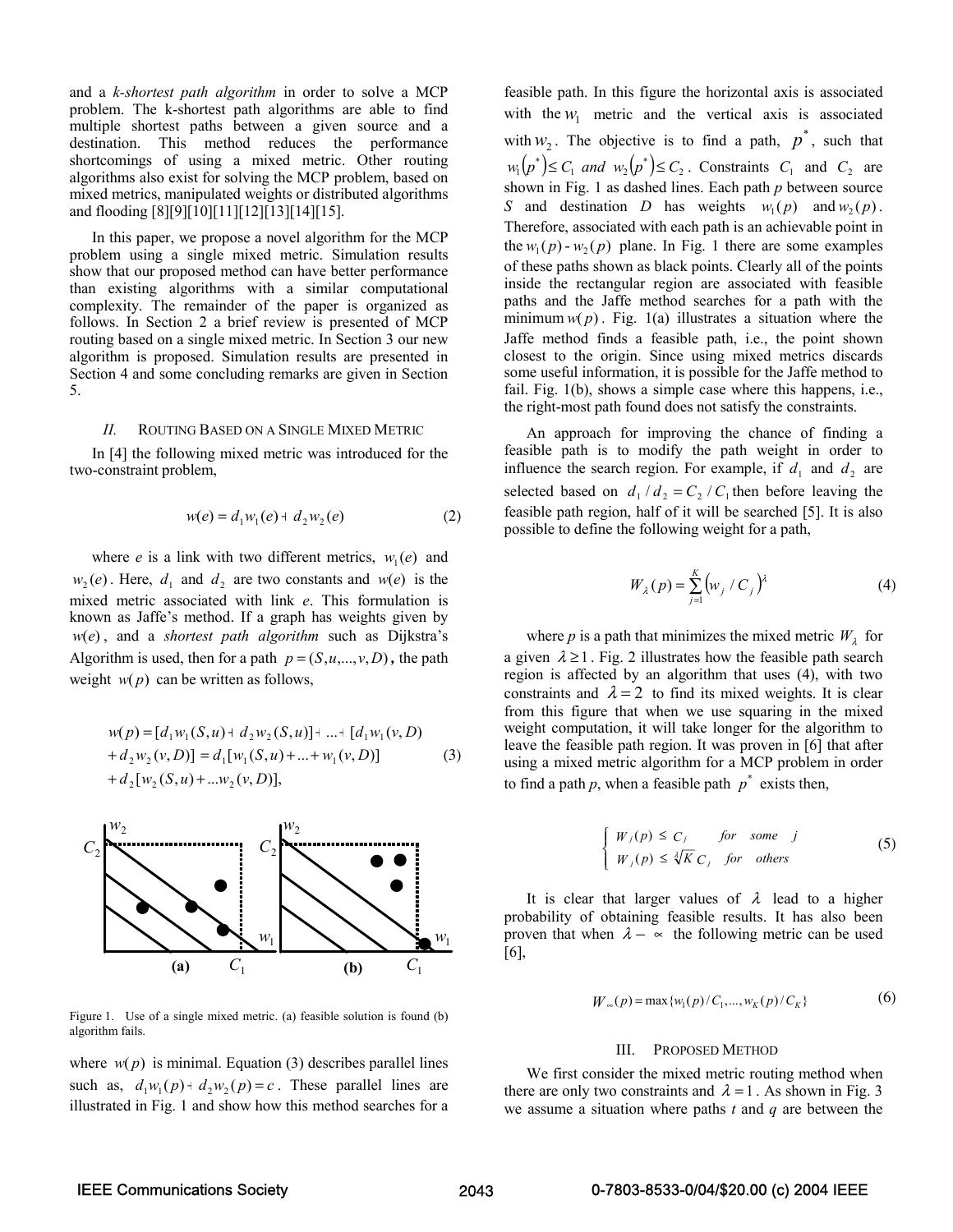source and destination nodes. Path *t* is a feasible path since it satisfies the constraints. On the other hand, path *q* minimizes the mixed metric but it does not satisfy the constraints. The mixed metric of path *t* is  $W(t) = w_1(t) / C_1 + w_2(t) / C_2$  and for the path *q*,  $W(q) = w_1(q)/C_1 + w_2(q)/C_2$  and also we have  $W(q) < W(t)$  while path *t* satisfies both constraints. Based on (5), path *q* at least satisfies one of the constraints. Assume  $w_1(q) / C_1 \leq 1$ . Then we can write:

$$
\frac{w_1(q)}{C_1} < \frac{w_1(t)}{C_1} + \frac{w_2(t)}{C_2} - \frac{w_2(q)}{C_2} \tag{7}
$$

but since  $(w_2(t) / C_2) < (w_2(q) / C_2)$ , based on (7):

$$
\frac{w_1(q)}{C_1} < \frac{w_1(t)}{C_1} \tag{8}
$$



Figure 2. Use of a quadratic single mixed metric.



Figure 3. A feasible path exists but is not found.



Figure 4. Relative positions of the parameters in (14) and (15).

Fig. 4 shows the relative position of the above four ratios. In the general multi-constraint case we define:

$$
\mu(p) = \frac{1}{K} \sum_{i=1}^{K} w_i(p) / C_i
$$
 (9)

and

$$
\Delta(p) = \sum_{i=1}^{K} \left( \frac{w_i(p)}{C_i} - \mu(p) \right)^2 \tag{10}
$$

It is clear that for the example of Fig. 3 with two constraints that  $\mu(t) > \mu(q)$  and  $\Delta(t) < \Delta(q)$ .

In existing algorithms, routing for a path, *p*, is based only on  $\mu(p)$ . We propose to use  $\Delta(p)$  as well as  $\mu(p)$  in the routing decisions. Hence, we define the following mixed metric,

$$
G(p) \hat{=} \mu(p) [\Delta(p) + \varepsilon] \tag{11}
$$

where  $\varepsilon$  is a constant and  $0 \leq \varepsilon \leq 1$ . By using  $G(p)$  as a single metric, both  $\mu(p)$  and  $\Delta(p)$  are considered. A constant coefficient such as  $\varepsilon$  allows  $\mu(p)$  to have a direct effect on the solution found. In addition, the product  $\mu(p)\Delta(p)$  is taken into account and obviously larger values of  $\mu(p)$  and  $\Delta(p)$  increases  $G(p)$ . The constant  $\mathcal E$ achieves the proper weighting for the role of  $\mu(p)$ . The best value of  $\varepsilon$  is dependent upon network size and its weights.

A complete description of the routing algorithm is shown in Fig. 5. The algorithm operates as a modified version of Dijkstra's shortest path algorithm, however in this case  $G(p)$  is used only as an indicator function. An alternative is to apply (11) for each link,  $e$ , i.e., and then use  $G(e)$  as the link weight for *e*. Simulation results show that using  $G(p)$  is advantageous over *G*(*e*) .

In the algorithm description shown in Fig. 5, SRC and DEST are the source and destination nodes. In each node V of the network, Wj[V] is the *j*-th weight of the selected path between SRC and V. Also,  $\mu[V]$  is the average of W<sub>i</sub>[V] for all *j*'s. The corresponding  $\Delta$  function is  $\Delta$ (V). We define PREVIOUS[V] to hold the previous node of V when traversing on the path between SRC and V. The parameter L(V,B) gives the length between nodes V and B. PERMANENT[V] indicates if V is a permanent node. TAG is the node whose neighbors are currently being examined. This description is similar to that commonly used for Dijkstra's algorithm.

It can be shown that the complexity of the overall algorithm is  $O(KN^2)$  where N is the number of network nodes. The complexity of the single mixed metric algorithms with  $\lambda > 1$  is not better because their structure does not differ from the new one and the difference is in the mixing functions. Hence, our new algorithm is comparable with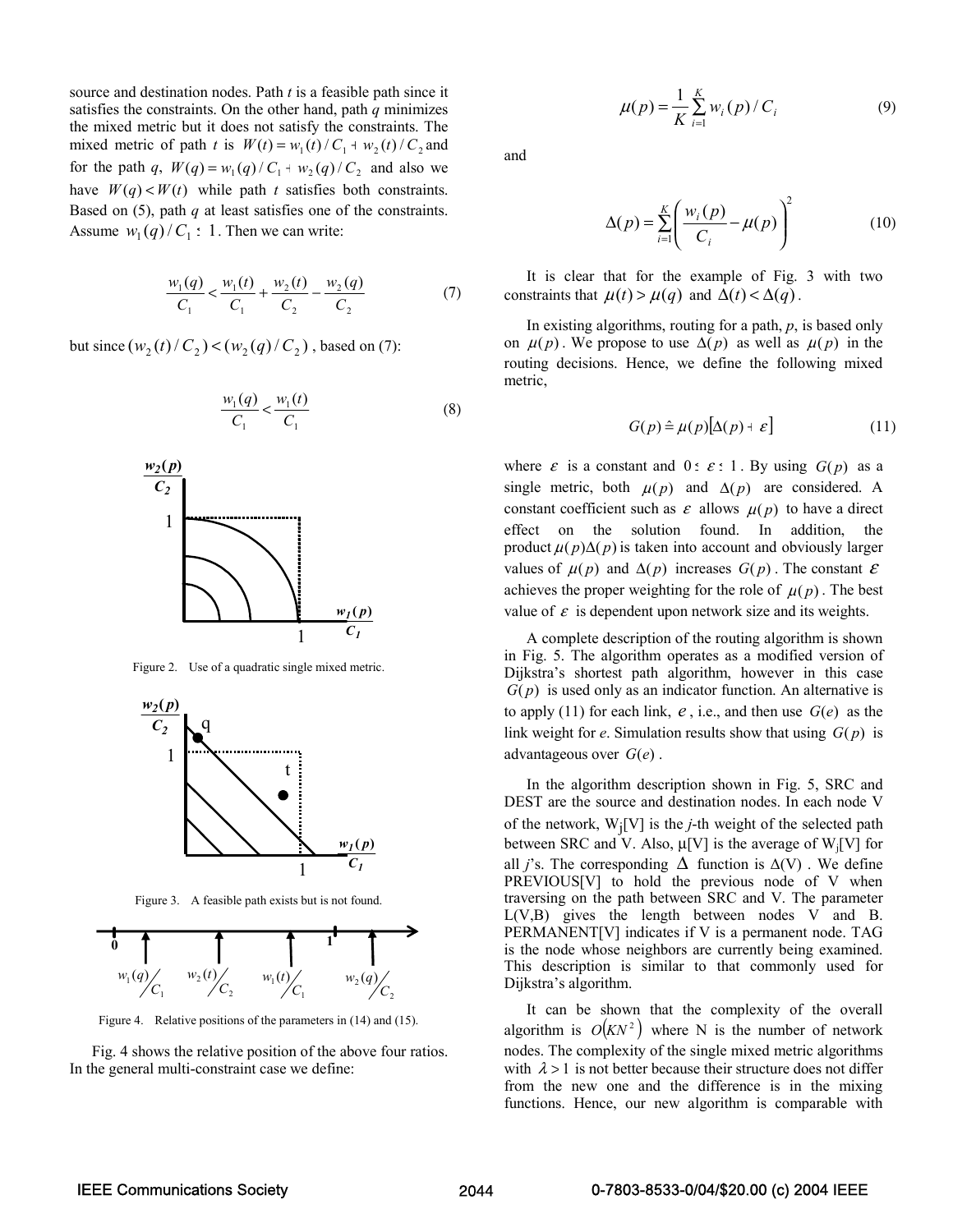existing low complexity algorithms in terms of time complexity*.* 

## *IV.* SIMULATION RESULTS

A large variety of simulation experiments have been performed using a wide range of different parameter values. In this section some representative results are presented which illustrate the relative performance of the proposed algorithm. In the results to be presented, the performance measure used for comparison is the Success Ratio (SR), which is defined as the percentage of time that the algorithm finds a feasible path when at least one exists. Single mixed metric routing methods introduced in Section 2, for 1:  $\lambda$ : 4 are simulated as well as our proposed algorithm. In addition, the method based on (6) is simulated. In all of the existing algorithms of Section 2, the single mixed metric is used only as a path indicator.

Random network topologies for the simulations were generated using Waxman's method [16]. After generating each topology, weights for each link were selected randomly. For a link  $e$ ,  $w_1(e)$  is a uniformly selected random number from  $[0,5]$  or from  $[0,50]$ , and  $w_2(e)$  is uniformly selected from  $\vert 0,10 \vert$  or  $\vert 0,200 \vert$ . Source, destination and constraints are generated based on the method of [6]. The source and destination are randomly generated such that the minimum hop-count between them is at least three. If *p* and *q* are the two shortest paths between the source and destination, and using weights  $w_1$  and  $w_2$ , then the constraint  $C_1$  is uniformly selected from  $[0.8 w_1(q), 1.2 w_1(q)]$  and  $C_2$  is uniformly selected from  $[0.8 w_2(p), 1.2 w_2(p)]$ . Networks with 10, 15, 20, 25, 30, 35 and 40 nodes are used and simulation results are shown for the 2-constraint cases.

Fig. 6 indicate that the proposed algorithm achieves better performance than the other mixed metric methods with  $\lambda = 4$  and is comparable with the algorithm that is based on (6). Fig. 7 shows the importance of the parameter,  $\varepsilon$ . When  $\epsilon$  is zero, the performance of our method is very poor compared with the linear combination of weights. Also, the effect of  $\varepsilon$  is shown in Figs. 8 and 9 where the value of the single mixed metric function (*G*) is shown for a twoconstraint case. It is clear from these figures that when  $\varepsilon = 0.5$ , the value of the single metric function inside the feasible solution area is always less than its value outside of this area. This is not true when  $\varepsilon = 0$ .

Fig. 7, also shows the case where the new mixed metric is not used as a path indicator but is used for computing a single weight for each link. This situation is compared with the one that deploys a mixed metric only as a path indicator. When the mixed metric function that is a non-linear function of the weights is used as a path indicator, better performance is obtained.

# *ROUTING ALGORITHM*

```
(NETWORK, SRC, DEST, CONSTRAINTS) 
{SRC is the source node. DEST is the destination node} 
{ Lj(U,V) is the j-th weight of the link between nodes U and V} 
BEGIN 
01 FOR (all nodes V) DO 
02 BEGIN 
03 FOR (j=1 to K) DO 
04 Wi[V] \leftarrow \infty;
05 \mu(V) \leftarrow \infty;
06 \Delta(V) \leftarrow \infty;
07 PREVIOUS(V) ← NULL;
08 PERMANENT(V) ←FALSE; 
09 END; 
10 FOR (j=1 to K) DO
11 W_i/SRC<sup>i \leftarrow 0;</sup>
12 \mu[SRC] \leftarrow 0;13 PREVIOUS[SRC] ← NULL; 
14 PERMANENT[SRC] ← TRUE; 
15 TAG ← SRC;
16 WHILE (TAG ≠DEST) DO
17 BEGIN
18 FOR (all nodes, V, neighbors of TAG) DO 
19 BEGIN 
20 IF Not (PERMANENT[V]) THEN 
21 BEGIN
22 FOR (j=1 to K) DO
23 W_i[TEMP] \leftarrow W_i[TAG] + L_i(TAG,V)24 FIND µ[TEMP] and ∆[TEMP]
25 G(TEMP) ← \mu[TEMP]^*(\Delta[TEMP]+_{\epsilon});26 FIND µ[V] and \Delta[V]27 G(V) ← \mu[V]^*(\Delta[V]+ \varepsilon);28 IF (G(TEMP) < G(V)) THEN
29 BEGIN
30 FOR (j=1 to K) DO
31 W_i[V] \leftarrow W_i[TEMP];32 PREVIOUS[V] ← TAG;
33 END;
34 END;
35 END;
36 FIND PERMANENT NODE V WITH SMALLEST G(V);
37 TAG \leftarrow V;
38 PERMANENT[TAG] \leftarrow \text{TRUE};39 END;
  END.
```
Figure 5. Proposed Multi-Constraint routing algorithm

# *V.* CONCLUSIONS

In this paper a new single mixed metric routing algorithm was presented for solving the MCP problem. The proposed method takes into account variations of the link weights in performing path selection, and the results suggest that this is as important as the linear combination of these weights. The